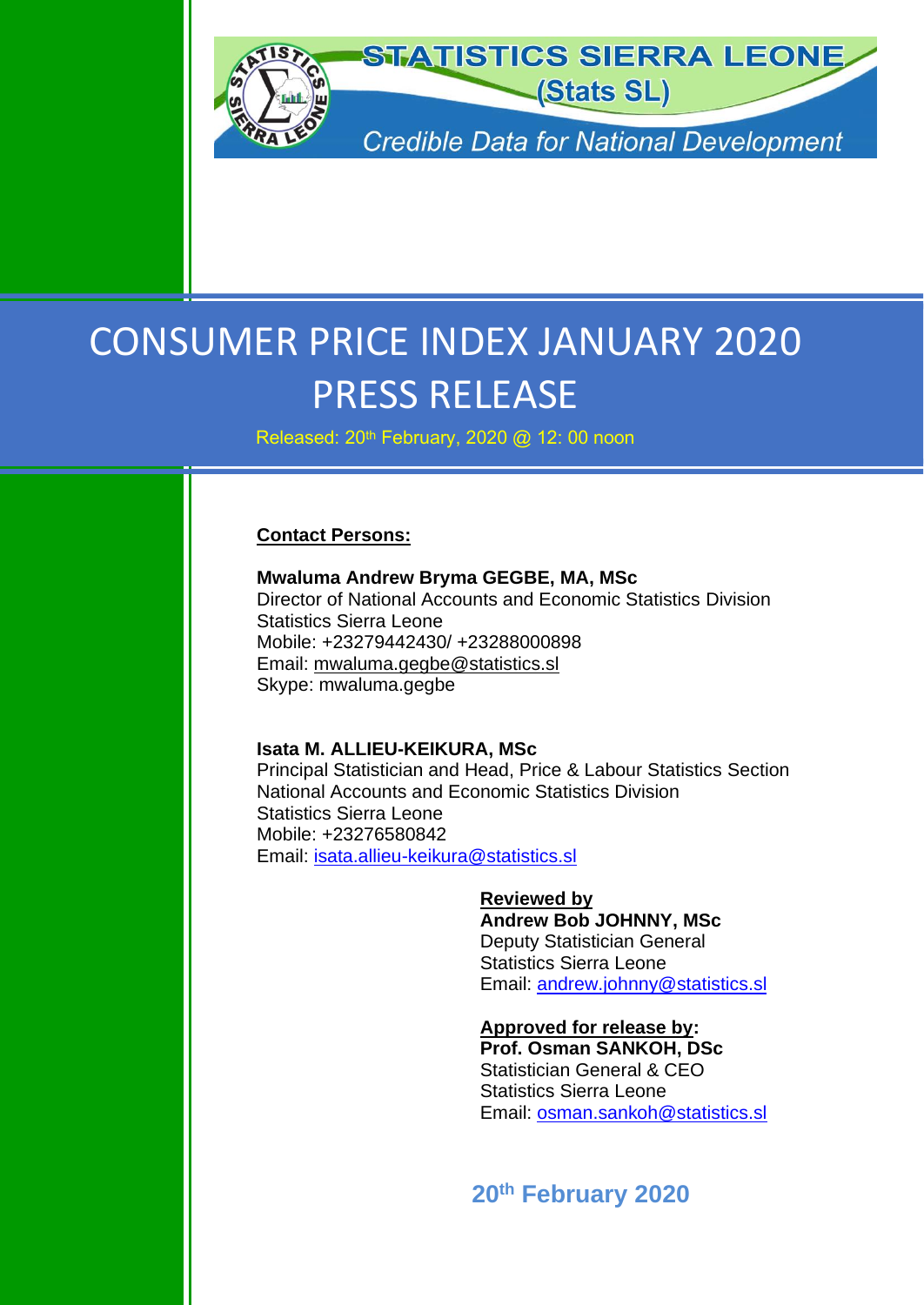# **CONTENTS**

| Contents:                                                                  | i.           |
|----------------------------------------------------------------------------|--------------|
|                                                                            | ii.          |
| Detailed Explanation on the January, 2020 Consumer Price Index (CPI):      | 1            |
|                                                                            | 1            |
|                                                                            | $\mathbf{1}$ |
|                                                                            | $\mathbf 1$  |
| Table 1.1: National CPI and Year-on-Year Rates of Inflation by Main COICOP | 2            |
|                                                                            |              |
|                                                                            | 3            |
|                                                                            | 3            |
|                                                                            | 4            |
| Table 4.0: National Consumer Price Index by Main COICOP Groups (2008=100). | 5            |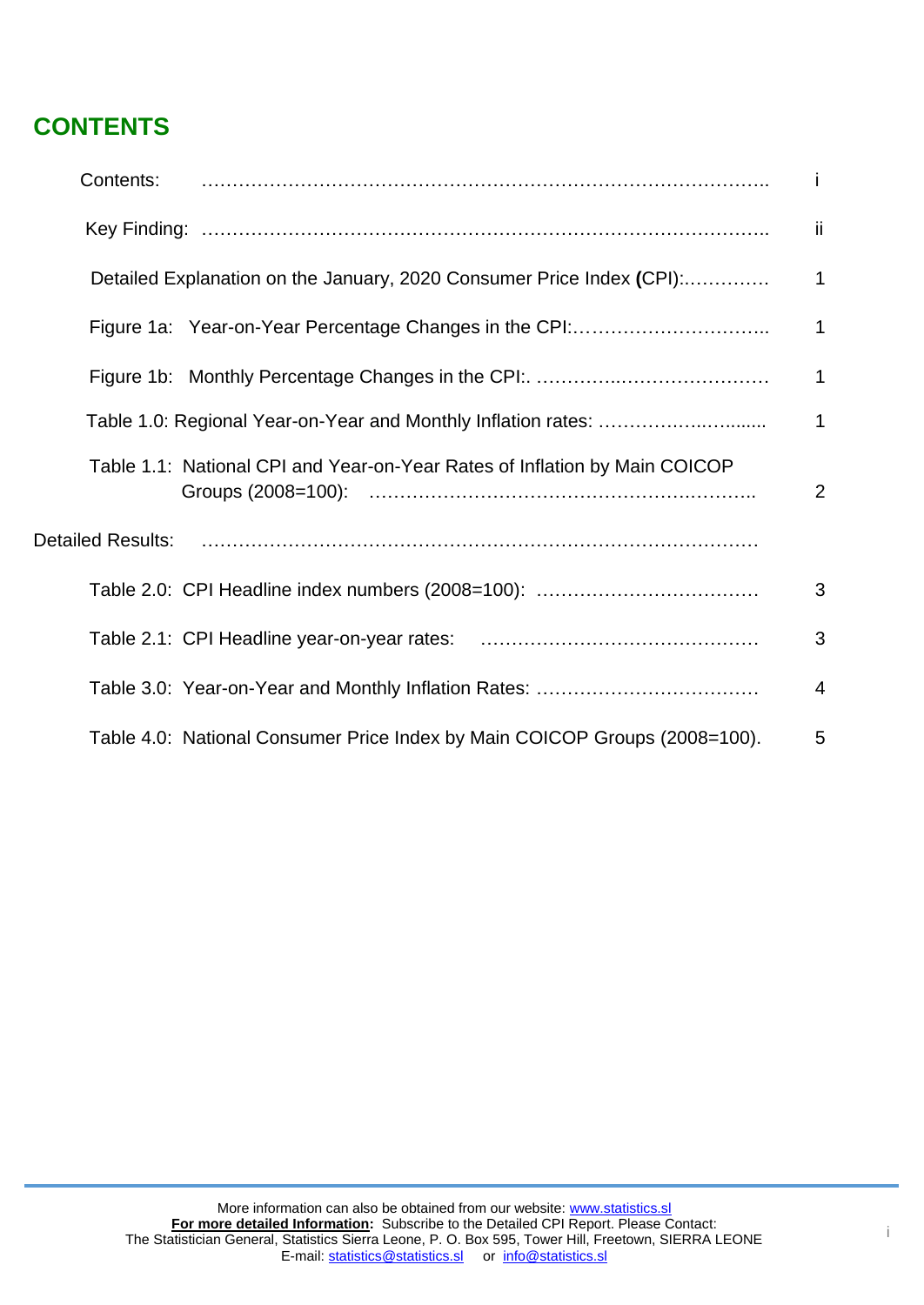# **KEY FINDINGS**

# **Headline National Inflation Rate**

Annual National Consumer Price Inflation (year-on-year) went down by 0.29 percentage point from 13.89 percent in December 2019 to 13.60 percent in January 2020.

The monthly Consumer Price Inflation for January 2020 is 1.51 percent; up by 1.10 percentage point from 0.41 percent in December, 2019.

**Contributions to headline annual (year-on-year) consumer price inflation**

- $\checkmark$  Food and non-alcoholic beverages increased from 5.38 percent in December 2019 to 7.46 percent in January 2020. The inflation rate increased by 2.08 percentage points year-onyear.
- $\checkmark$  Alcoholic beverages, tobacco and narcotics declined by 0.78 percentage points from 11.54 percent in December 2019 to 10.76 percent in January 2020.
- $\checkmark$  Clothing and footwear declined by 7.65 percentage points from 15.78 percent in December 2019 to 8.13 percent in January 2020.
- $\checkmark$  Housing, water, electricity, gas and other fuels declined by 0.05 percentage points from 10.39 percent in December 2019 to 10.34 percent in January 2020
- $\checkmark$  Furniture, household equipment and household declined by 4.05 percentage points from 22.24 percent in December 2019 to 18.19 percent in January 2020.
- $\checkmark$  Health declined by 4.50 percentage points from 39.95 percent in December 2019 to 35.45 percent in January 2020.
- $\checkmark$  Transport increased from 11.47 percent in December 2019 to 17.77 percent in January 2020. The inflation rate increased by 6.30 percentage points year-on-year.
- $\checkmark$  Communication declined by 0.66 percentage points from 7.88 percent in December 2019 to 7.22 percent in January 2020.
- $\checkmark$  Recreation and Culture declined by 3.22 percentage points from 3.05 percent in December 2019 to -0.17 percent in January 2020.
- $\checkmark$  Education declined by 0.60 percentage points from 71.36 percent in December 2019 to 70.76 percent in January 2020.
- $\checkmark$  Restaurant and Hotels increased from 10.13 percent in December 2019 to 21.31 percent in January 2020. The inflation rate increased by 11.18 percentage points year-on-year.
- $\checkmark$  Miscellaneous goods and services declined by 4.90 percentage points from 15.67 percent in December 2019 to 10.77 percent in January 2020.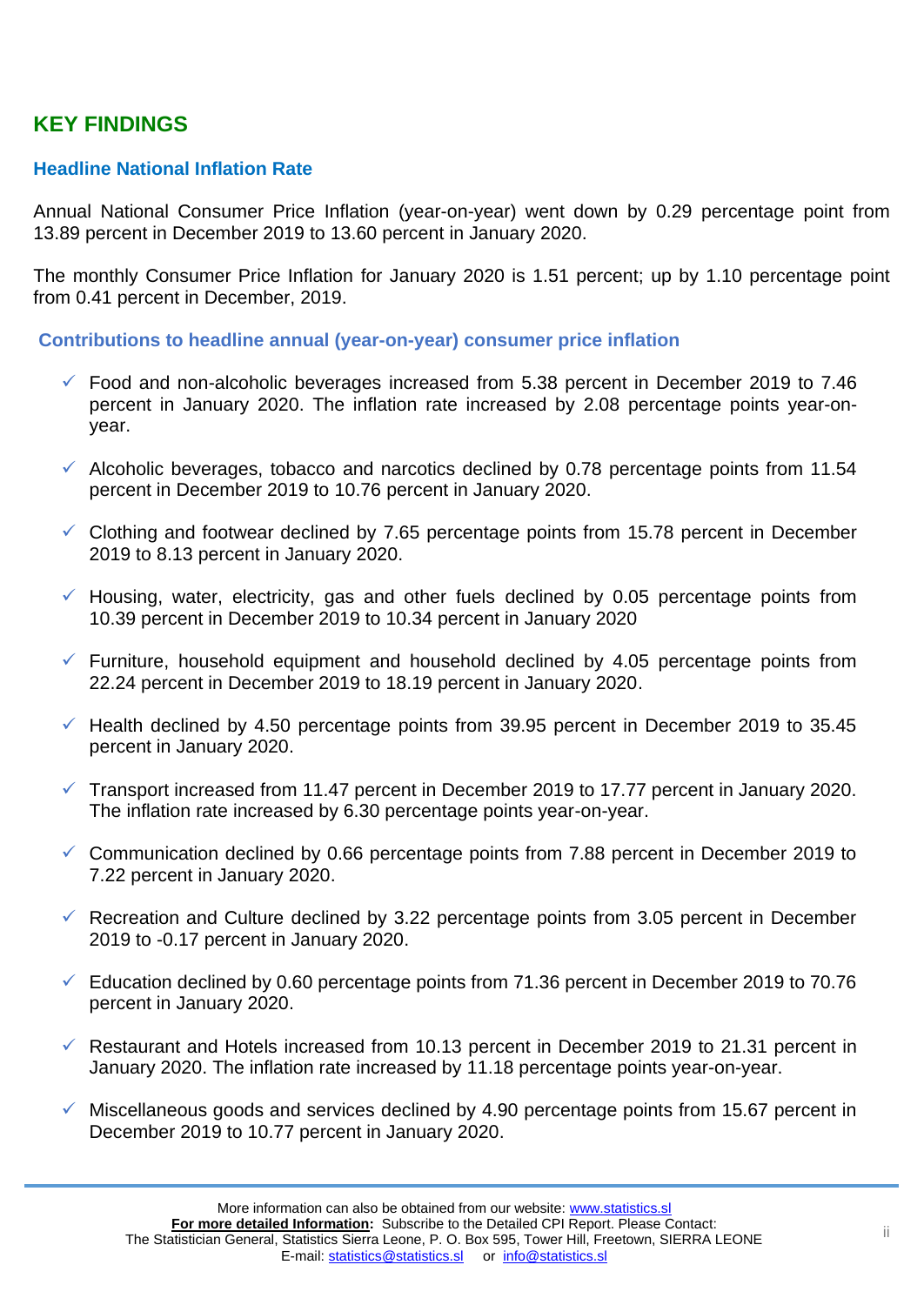## **Contributions to monthly consumer price inflation**

- $\checkmark$  Food and non-alcoholic beverages increased from 0.21 percent in December 2019 to 1.86 percent in January 2020. The inflation rate increased by 1.65 percentage points year-onyear.
- $\checkmark$  Alcoholic beverages, tobacco and narcotics declined by 0.74 percentage points from 3.81 percent in December 2019 to 3.07 percent in January 2020
- $\checkmark$  Clothing and footwear increased from -1.35 percent in December 2019 to 2.63 percent in January 2020. The inflation rate increased by 3.98 percentage points year-on-year.
- $\checkmark$  Housing, water, electricity, gas and other fuels declined by 0.83 percentage points from 1.59 percent in December 2019 to 0.76 percent in January 2020.
- $\checkmark$  Furniture, household equipment and household maintenance declined by 1.16 percentage points from 1.09 percent in December 2019 to -0.07 percent in January 2020
- $\checkmark$  Health declined by 0.73 percentage points from 0.31 percent in December 2019 to -0.42 percent in January 2020
- $\checkmark$  Transport footwear increased from 2.19 percent in December 2019 to 4.67 percent in January 2020. The inflation rate increased by 2.48 percentage points year-on-year.
- $\checkmark$  Communication declined by 0.01 percentage points from -0.01 percent in December 2019 to -0.02 percent in January 2020
- $\checkmark$  Recreation and Culture increased from -0.28 percent in December 2019 to 0.51 percent in January 2020. The inflation rate increased by 0.79 percentage points year-on-year.
- $\checkmark$  For Education, no change is noticed between December, 2019 and January, 2020.
	- $\checkmark$  Restaurants and hotels increased from 0.01 percent in December 2019 to 6.43 percent in January 2020. The inflation rate increased by 6.42 percentage points year-on-year.
	- $\checkmark$  Miscellaneous goods and services increased from -0.17 percent in December 2019 to 2.60 percent in January 2020. The inflation rate increased by 2.77 percentage points year-onyear.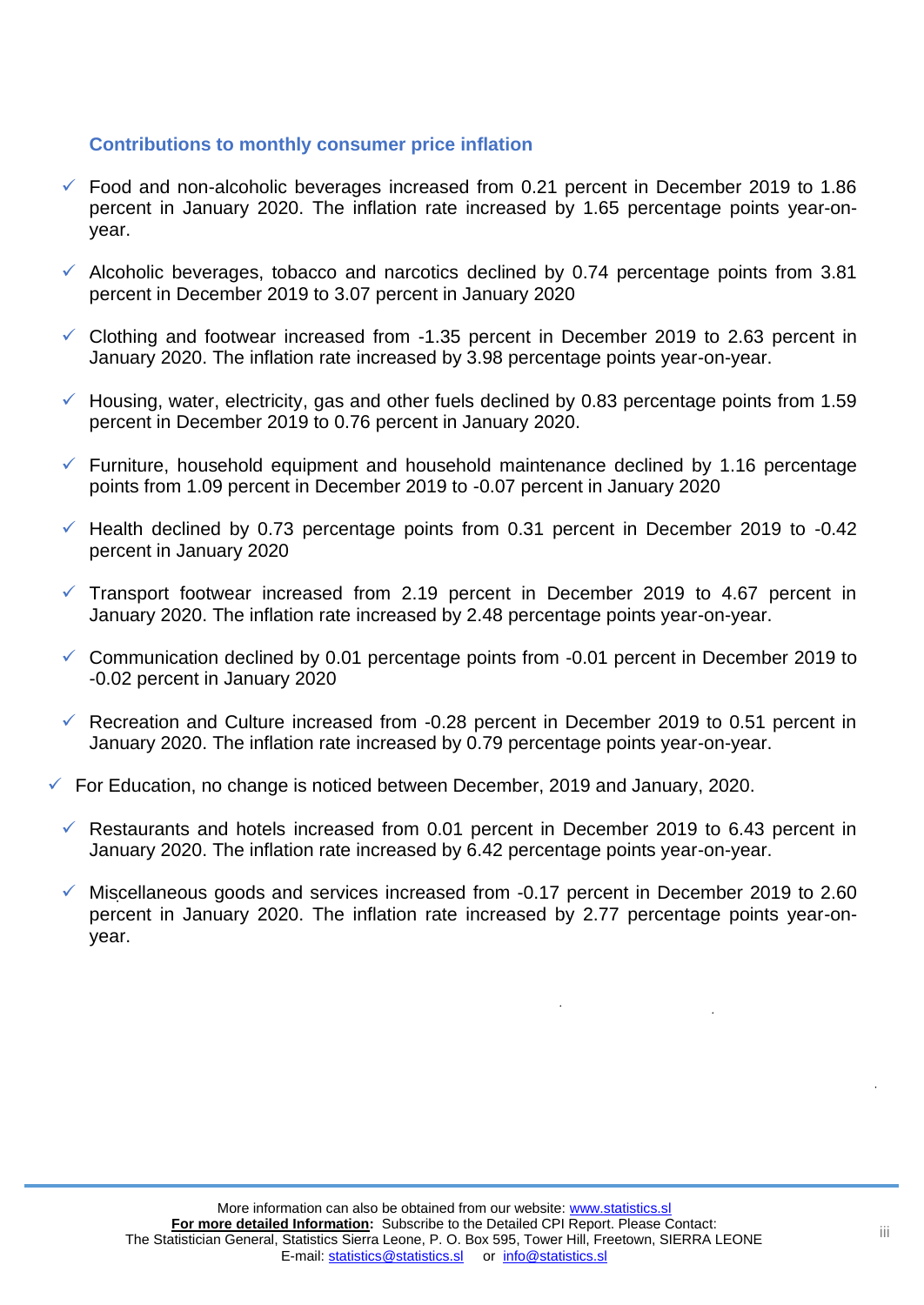# **DETAILED EXPLANATION ON THE JANUARY, 2020 CONSUMER PRICE INDEX (CPI)**

The national monthly CPI (2008=100) increased from 281.20 in December 2019 to 285.45 in January 2020 resulting to 1.51 percent inflation this month. Similarly, the monthly rates of inflation increased in January compared with December: for Eastern region 0.65 percent comprising Kenema 1.11 and Kono 0.23 percents in January 2020, in the Southern region from 0.58 percent in December to 0.81 percent in January 2020, in the Western Area from 1.50 percent in December to 1.84 percent in January 2020 and Northern region from -1.25 percent in December to 1.91 percent in January 2020 respectively.

. The national year-on-year inflation for January 2020 is 13.60 percent, which indicates a downward trend compared to 13.89 percent in December 2019. Three regions show a downward movements: the Eastern region from 17.19 percent's in December 2019 to 14.99 percent in January 2020; Southern region from 11.84 percent in December 2019 to 10.31 percent in January 2020; Northern region from 5.43 percent in December 2019 to 4.53 percent in January 2020 while Western Area region increased from 18.76 percent in December 2019 to 20.09 percent in January 2020.

### **Table 1.0 National & Regional Year-on-Year and Monthly Inflation rates**

| Month            | <b>National</b>  |         | Western Area     |                | <b>Eastern Region</b> |         |                  | <b>Southern Region</b> | <b>Northern Region</b> |                |  |  |
|------------------|------------------|---------|------------------|----------------|-----------------------|---------|------------------|------------------------|------------------------|----------------|--|--|
|                  | Year-on-<br>year | Monthly | Year-on-<br>year | <b>Monthly</b> | Year-on-<br>vear      | Monthly | Year-<br>on-year | <b>Monthly</b>         | Year-on-<br>vear       | <b>Monthly</b> |  |  |
| Dec. 2019        | 13.89            | 0.41    | 18.76            | .50            | 17.19                 | $-0.33$ | 11.84            | 0.58                   | 5.43                   | $-1.25$        |  |  |
| <b>Jan, 2020</b> | 13.60            | 1.51    | 20.09            | 1.84           | 14.99                 | 0.65    | 10.31            | 0.81                   | 4.53                   | 1.91           |  |  |

*2008=100*

It is observed from the table above that the year-on-year inflation rates for the Western Area and Eastern regions are above the national estimate for the month of January, 2020 while Southern and Northern regions are below.

Figures 1a &1b below illustrate the movement in the year-on-year inflation and monthly inflation respectively for the National CPI and Regional CPI centers, while Table 1.1 below shows the National CPI of the months of November, 2019 to January, 2020; as well as the 12 months change in the CPI for the main COICOP functions.

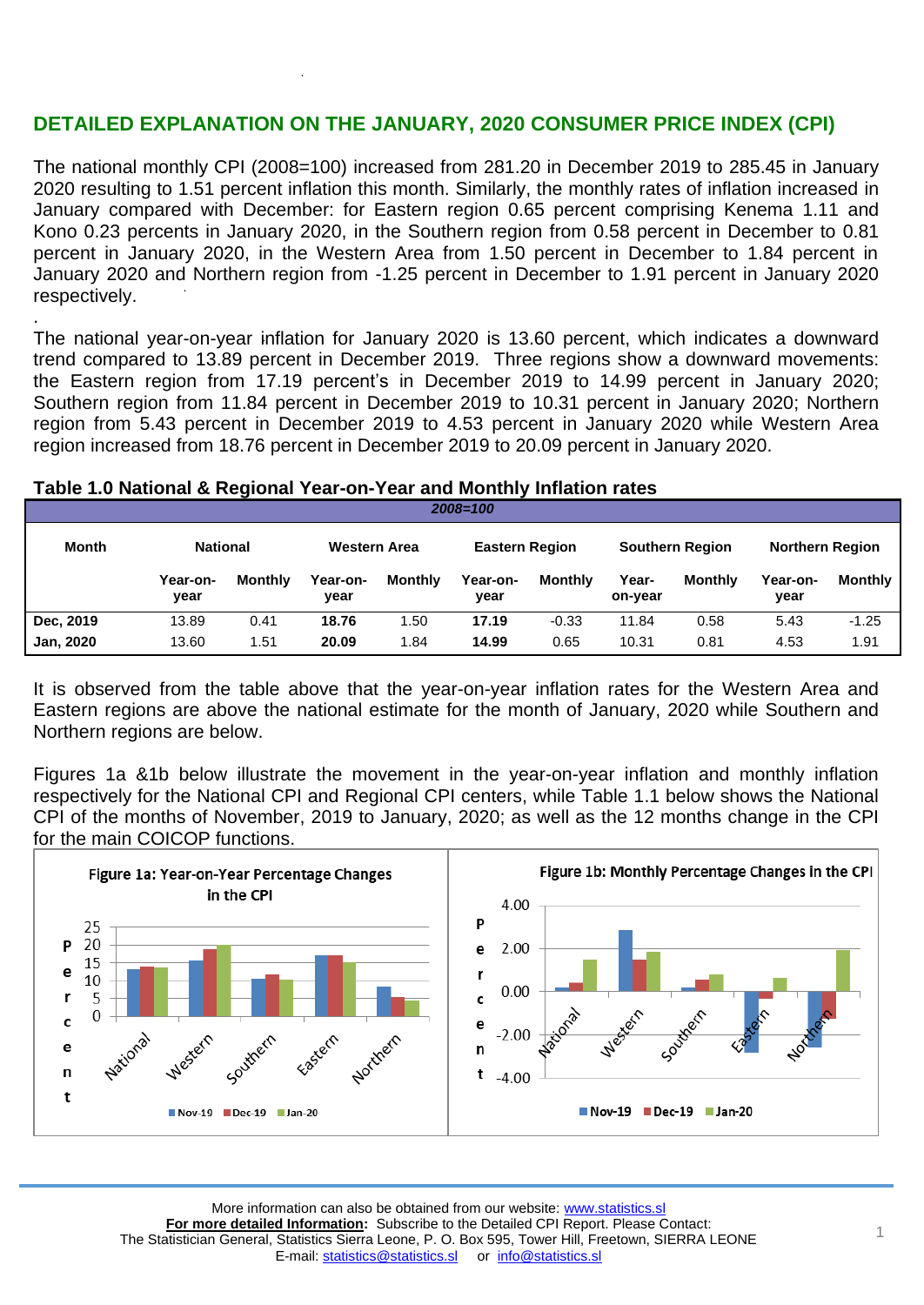# **FACTORS INFLUENCING CHANGES IN THE MONTHLY RATE OF INFLATION**

The monthly price inflation of 1.51 percent reflects a general change in the price level in all the four regions which affected all of the items in the CPI basket. The following monthly indices increased: food and non-alcoholic beverages to 1.86 percent; clothing and footwear to 2.63 percent; transport to 4.67 percent; recreation and culture to 0.51 percent; restaurants and hotels to 6.43 percent and miscellaneous goods and services to 2.60 percent.

|                                                             |               | <b>Jan-19</b>             | <b>Oct-19</b>                 | <b>Nov-19</b>                    | <b>Dec-19</b>                    | <b>Jan-20</b>                  |                      |                                                  |                                           |
|-------------------------------------------------------------|---------------|---------------------------|-------------------------------|----------------------------------|----------------------------------|--------------------------------|----------------------|--------------------------------------------------|-------------------------------------------|
| <b>COICOP</b>                                               | <b>WEIGHT</b> | Month<br>Year<br>Previous | Month m-3 tor<br>Current Year | Month m-2 for<br>Current<br>Year | Month m-1 for<br>Current<br>Year | Current<br>Month m for<br>Year | Monthly<br>Inflation | ω<br>Inflation<br><b>Change</b><br><b>Months</b> | ∸<br>$\mathcal{D}$<br>Inflation<br>months |
| Food and non-alcoholic beverage                             | 41.86         | 266.00                    | 286.36                        | 280.04                           | 280.62                           | 285.84                         | 1.86                 | $-0.18$                                          | 7.46                                      |
| Alcoholic beverages, tobacco and<br>narcotics               | 1.71          | 260.05                    | 280.77                        | 269.20                           | 279.46                           | 288.03                         | 3.07                 | 2.59                                             | 10.76                                     |
| Clothing and footwear                                       | 7.34          | 311.87                    | 333.75                        | 333.10                           | 328.60                           | 337.24                         | 2.63                 | 1.05                                             | 8.13                                      |
| Housing, water, electricity, gas and<br>other fuels         | 13.70         | 209.80                    | 221.95                        | 226.15                           | 229.75                           | 231.49                         | 0.76                 | 4.3                                              | 10.34                                     |
| Furniture, household equipment<br>and household maintenance | 5.86          | 294.04                    | 358.16                        | 344.01                           | 347.76                           | 347.52                         | $-0.07$              | $-2.97$                                          | 18.19                                     |
| Health                                                      | 11.36         | 253.14                    | 333.10                        | 343.26                           | 344.33                           | 342.89                         | $-0.42$              | 2.94                                             | 35.45                                     |
| Transport                                                   | 7.75          | 227.03                    | 250.50                        | 249.99                           | 255.46                           | 267.38                         | 4.67                 | 6.74                                             | 17.77                                     |
| Communication                                               | 2.04          | 145.37                    | 155.92                        | 155.92                           | 155.90                           | 155.87                         | $-0.02$              | $-0.03$                                          | 7.22                                      |
| Recreation and culture                                      | 1.47          | 224.03                    | 217.99                        | 223.13                           | 222.51                           | 223.65                         | 0.51                 | 2.6                                              | $-0.17$                                   |
| Education                                                   | 2.88          | 120.97                    | 122.47                        | 206.57                           | 206.57                           | 206.57                         | 0.00                 | 68.67                                            | 70.76                                     |
| Restaurant and hotels                                       | 0.92          | 279.86                    | 327.57                        | 318.96                           | 318.99                           | 339.50                         | 6.43                 | 3.64                                             | 21.31                                     |
| Miscellaneous goods and services                            | 3.13          | 244.01                    | 268.52                        | 263.91                           | 263.45                           | 270.30                         | 2.60                 | 0.66                                             | 10.77                                     |
| <b>ALL ITEMS</b>                                            | 100           | 251.27                    | 279.49                        | 280.04                           | 281.20                           | 285.45                         | 1.51                 | 2.13                                             | 13.60                                     |

### **Table 1.1: National CPI and Year-on-Year Rates of Inflation by Main COICOP Groups (2008=100)**

The National CPI measures the change in prices, on average, from month to month, of the goods and services bought by households, in Freetown, Bo, Kenema, Kono and Makeni and include all expenditure groups. Prices are collected for at least 436 items. All prices collected are the prevailing retail market prices from six (6) markets in Freetown and, three (3) Markets each in Bo, Kenema, Makeni and Kono for weekly prices and other outlets for monthly items whose prices are less likely to fluctuate rapidly. We are using the Modified Laspeyres formula to compute indices according to the Classification of Individual Consumption by Purpose (COICOP) with 12 functions.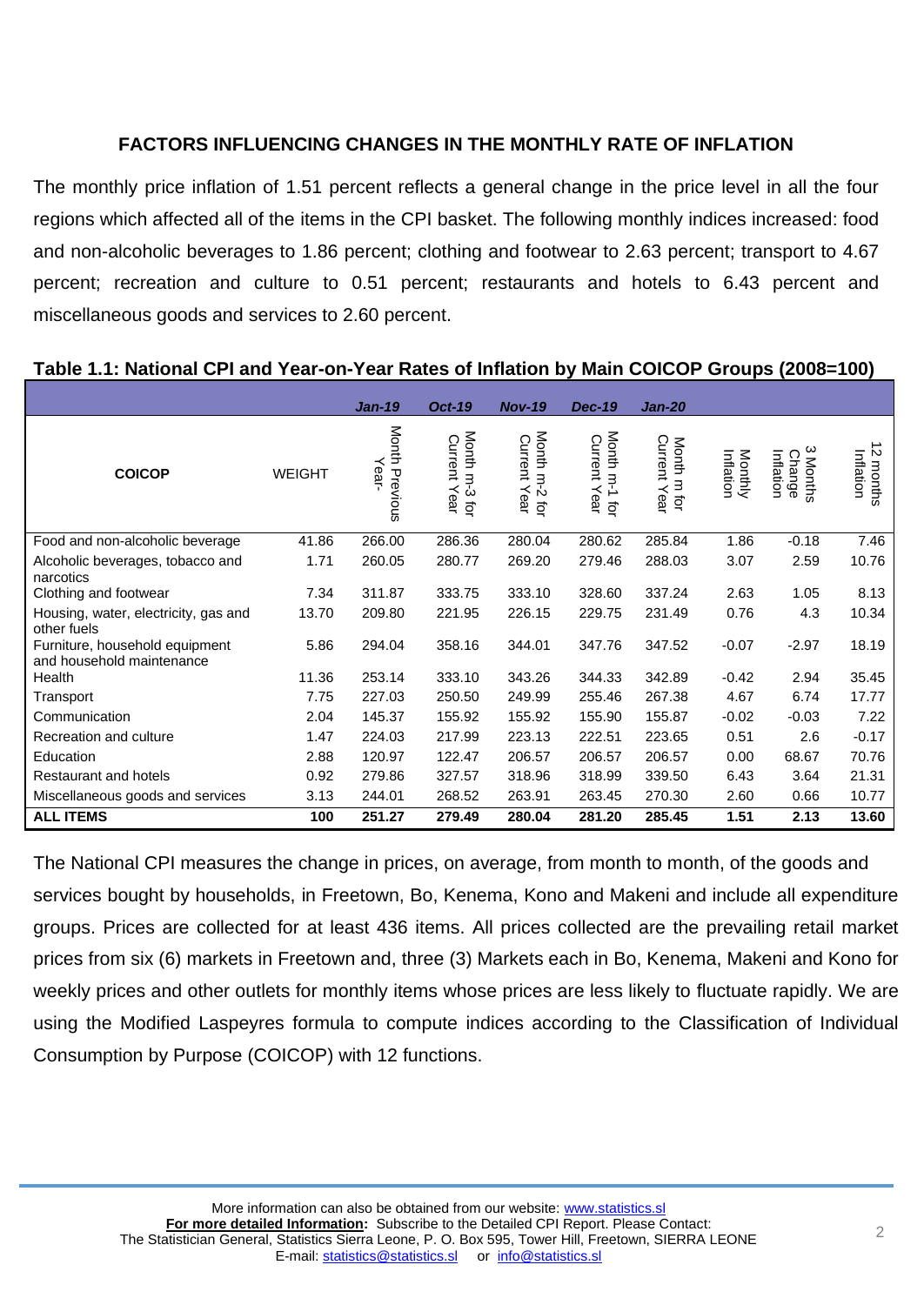# **DETAILED RESULTS**

## **Table 2.0: CPI Headline index numbers (2008=100)**

| Year | Jan.   | Feb. | Mar. | Apr. | <b>May</b> | Jun. | Jul. | Aug. | Sept.                                                                        | Oct.   | Nov.   | Dec.   |
|------|--------|------|------|------|------------|------|------|------|------------------------------------------------------------------------------|--------|--------|--------|
| 2018 |        |      |      |      |            |      |      |      | 219.73 222.65 225.40 227.58 230.55 234.13 238.79 241.99 243.02 241.26 247.62 |        |        | 246.90 |
| 2019 |        |      |      |      |            |      |      |      | 251.27  254.01  258.69  265.27  265.07  268.42  274.35  279.34  279.86       | 279.49 | 280.04 | 281.20 |
| 2020 | 285.45 |      |      |      |            |      |      |      |                                                                              |        |        |        |

## **Table 2.1 CPI Headline year-on-year rates**

| Year | Jan.  | Feb.  | Mar.  | Apr.  | <b>May</b> | Jun.  | Jul.  | Aug.  | Sept. | Oct.  | Nov.  | Dec.  |
|------|-------|-------|-------|-------|------------|-------|-------|-------|-------|-------|-------|-------|
| 2018 | 14.69 | 14.4  | 14.91 | 15.14 | 16.02      | 16.57 | 17.71 | 18.19 | 17.77 | 16.06 | 16.55 | 14.25 |
| 2019 | 14.35 | 14.08 | 14.77 | 16.56 | 14.97      | 14.65 | 14.89 | 15.43 | 15.16 | 15.85 | 13.09 | 13.89 |
| 2020 | 13.60 |       |       |       |            |       |       |       |       |       |       |       |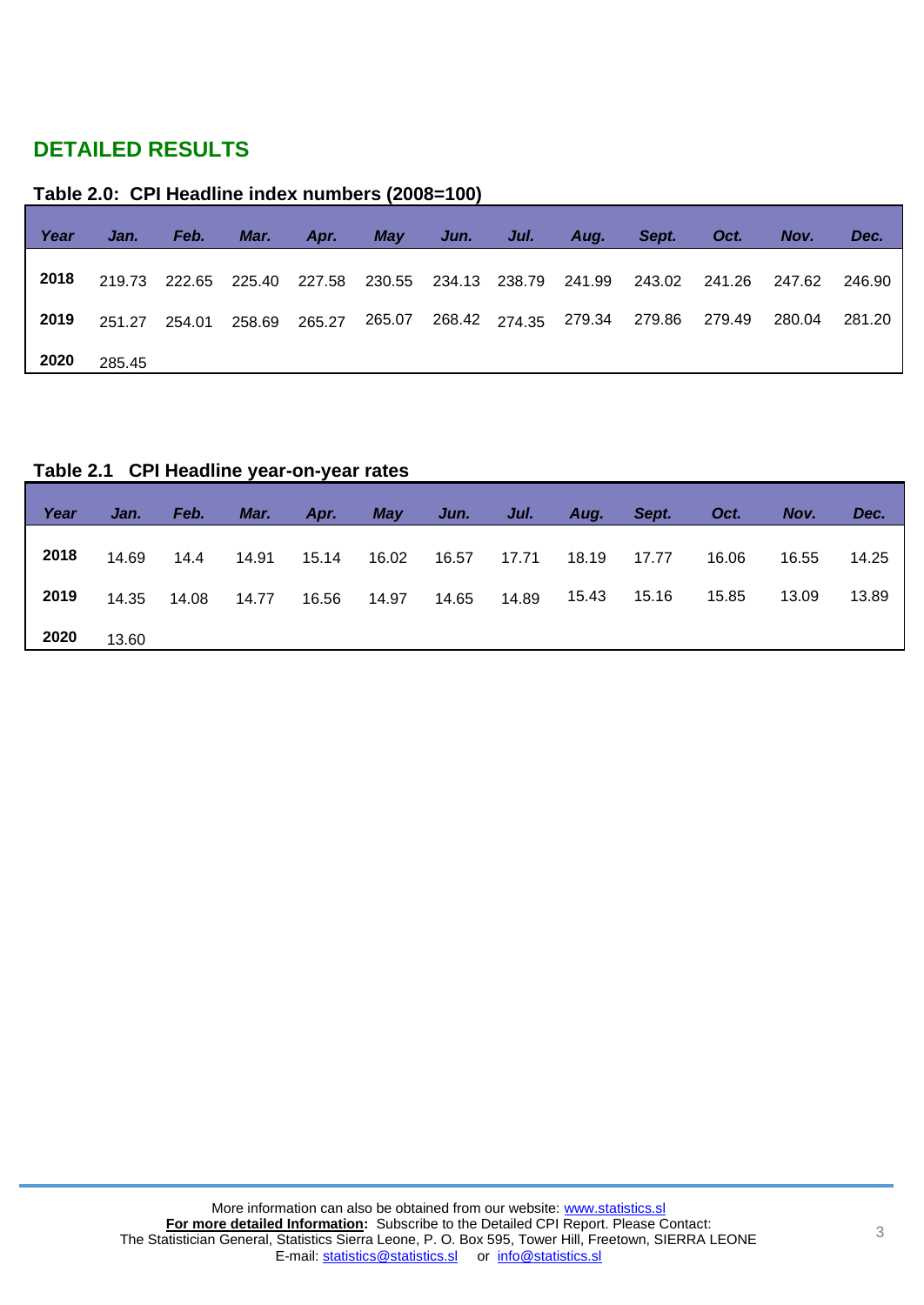|                                    |                  | <b>National CPI(2008=100)</b>       |                          | Western Area/Freetown CPI (2008=100) |                                     |                   |
|------------------------------------|------------------|-------------------------------------|--------------------------|--------------------------------------|-------------------------------------|-------------------|
|                                    |                  |                                     |                          |                                      |                                     |                   |
|                                    | 요                | Year-on-<br><b>Change</b><br>Year % | Monthly<br><b>Change</b> | 요                                    | Year-on<br>-Year %<br><b>Change</b> | Monthly<br>Change |
|                                    |                  |                                     |                          |                                      |                                     |                   |
| 2016                               |                  |                                     |                          |                                      |                                     |                   |
| January                            | 161.46           | 8.41                                | 1.17                     | 166.52                               | 7.42                                | 1.08              |
| <b>February</b>                    | 162.44           | 8.68                                | 0.61                     | 167.65                               | 7.73                                | 0.68              |
| <b>March</b>                       | 163.16           | 7.85                                | 0.44                     | 168.41                               | 7.14                                | 0.45              |
| <b>April</b>                       | 164.99           | 8.68                                | 1.12                     | 170.35                               | 8.12                                | 1.15              |
| May                                | 167.12           | 8.94                                | 1.29                     | 173.17                               | 9.75                                | 1.66              |
| June                               | 168.58           | 9.46                                | 0.87                     | 174.81                               | 10.54                               | 0.95              |
| July                               | 171.11           | 10.87                               | 1.50                     | 175.72                               | 11.00                               | 0.52              |
| <b>August</b><br>September         | 173.5<br>175.13  | 10.52<br>11.31                      | 1.40<br>0.94             | 178.84<br>179.90                     | 10.74<br>11.15                      | 1.78<br>0.59      |
| October                            | 177.89           | 12.56                               | 1.58                     | 183.08                               | 12.3                                | 1.76              |
| November                           | 182.74           | 15.26                               | 2.73                     | 186.64                               | 14.2                                | 1.95              |
| <b>December</b>                    | 187.39           | 17.41                               | 2.54                     | 192.60                               | 16.91                               | 3.19              |
| Average                            | 171.29           | 10.83                               | 1.35                     | 176.47                               | 10.58                               | 1.31              |
| 2017                               |                  |                                     |                          |                                      |                                     |                   |
| January                            | 191.59           | 18.66                               | 2.24                     | 197.56                               | 18.64                               | 2.58              |
| <b>February</b>                    | 194.63           | 19.82                               | 1.59                     | 200.70                               | 19.72                               | 1.59              |
| <b>March</b>                       | 196.15           | 20.22                               | 0.78                     | 202.36                               | 20.16                               | 0.83              |
| <b>April</b>                       | 197.66           | 19.80                               | 0.77                     | 204.09                               | 19.81                               | 0.85              |
| May<br>June                        | 198.72<br>200.85 | 18.91<br>19.14                      | 0.54<br>1.07             | 204.49<br>206.40                     | 18.09<br>18.07                      | 0.20<br>0.93      |
| July                               | 202.87           | 18.56                               | 1.01                     | 207.94                               | 18.33                               | 0.75              |
| <b>August</b>                      | 204.75           | 18.01                               | 0.93                     | 209.55                               | 17.17                               | 0.77              |
| September                          | 206.35           | 17.83                               | 0.78                     | 211.50                               | 17.56                               | 0.93              |
| October                            | 207.88           | 16.86                               | 0.74                     | 212.93                               | 16.30                               | 0.67              |
| November                           | 212.46           | 16.26                               | 2.20                     | 217.34                               | 16.45                               | 2.07              |
| <b>December</b>                    | 216.11           | 15.33                               | 1.72                     | 220.98                               | 14.74                               | 1.67              |
| Average<br>2018                    | 202.50           | 18.28                               | 1.20                     | 207.99                               | 17.92                               | 1.15              |
| January                            | 219.73           | 14.69                               | 1.68                     | 223.74                               | 13.25                               | 1.25              |
| February                           | 222.65           | 14.40                               | 1.33                     | 226.02                               | 12.62                               | 1.02              |
| March                              | 225.40           | 14.91                               | 1.24                     | 228.17                               | 12.76                               | 0.95              |
| <b>April</b>                       | 227.58           | 15.14                               | 0.97                     | 229.58                               | 12.49                               | 0.62              |
| May                                | 230.55           | 16.02                               | 1.31                     | 232.64                               | 13.77                               | 1.34              |
| June                               | 234.13           | 16.57                               | 1.55                     | 235.92                               | 14.31                               | 1.41              |
| July                               | 238.79           | 17.71                               | 1.99                     | 241.88                               | 16.32                               | 2.52              |
| <b>August</b><br><b>September</b>  | 242.00<br>243.00 | 18.19<br>17.77                      | 1.34<br>0.43             | 246.79<br>245.62                     | 17.77<br>16.13                      | 2.03<br>$-0.47$   |
| October                            | 241.30           | 16.06                               | $-0.72$                  | 242.86                               | 14.06                               | $-1.12$           |
| November                           | 247.60           | 16.55                               | 2.64                     | 250.50                               | 15.25                               | 3.14              |
| <b>December</b>                    | 246.90           | 14.25                               | $-0.29$                  | 247.61                               | 12.05                               | $-1.15$           |
| Average                            | 234.97           | 16.02                               | 1.12                     | 237.61                               | 14.23                               | 0.96              |
| 2019                               |                  |                                     |                          |                                      |                                     |                   |
| January                            | 251.27           | 14.35                               | 1.77                     | 249.40                               | 11.47                               | 0.72              |
| <b>February</b><br>March           | 254.01<br>258.69 | 14.08<br>14.77                      | 1.09<br>1.84             | 257.62<br>262.29                     | 13.98<br>14.95                      | 3.30<br>1.81      |
| <b>April</b>                       | 265.27           | 16.56                               | 2.54                     | 267.74                               | 16.62                               | 2.08              |
| May                                | 265.07           | 14.97                               | $-0.08$                  | 266.18                               | 14.41                               | $-0.58$           |
| June                               | 268.42           | 14.65                               | 1.26                     | 269.19                               | 14.10                               | 1.13              |
| July                               | 274.35           | 14.89                               | 2.21                     | 271.38                               | 12.20                               | 0.81              |
| <b>August</b>                      | 279.34           | 15.43                               | 1.82                     | 279.90                               | 13.41                               | 3.14              |
| <b>September</b>                   | 279.86           | 15.16                               | 0.19                     | 276.56                               | 12.59                               | $-1.19$           |
| October                            | 279.49           | 15.85                               | $-0.13$                  | 281.63                               | 15.96                               | 1.83              |
| <b>November</b><br><b>December</b> | 280.04<br>281.20 | 13.09<br>13.89                      | 0.20<br>0.41             | 289.71<br>294.07                     | 15.66<br>18.76                      | 2.87<br>1.50      |
| Average                            | 269.75           | 14.81                               | 1.09                     | 272.14                               | 14.51                               | 1.45              |
| 2020                               |                  |                                     |                          |                                      |                                     |                   |
| January                            | 285.45           | 13.60                               | 1.51                     | 299.50                               | 20.09                               | 1.84              |

### **Table 3.0: Year-on-Year and Monthly Inflation Rates**

More information can also be obtained from our website: www.statistics.sl **For more detailed Information:** Subscribe to the Detailed CPI Report. Please Contact: The Statistician General, Statistics Sierra Leone, P. O. Box 595, Tower Hill, Freetown, SIERRA LEONE E-mail: [statistics@statistics.sl](mailto:statistics@statistics.sl) or [info@statistics.sl](mailto:info@statistics.sl)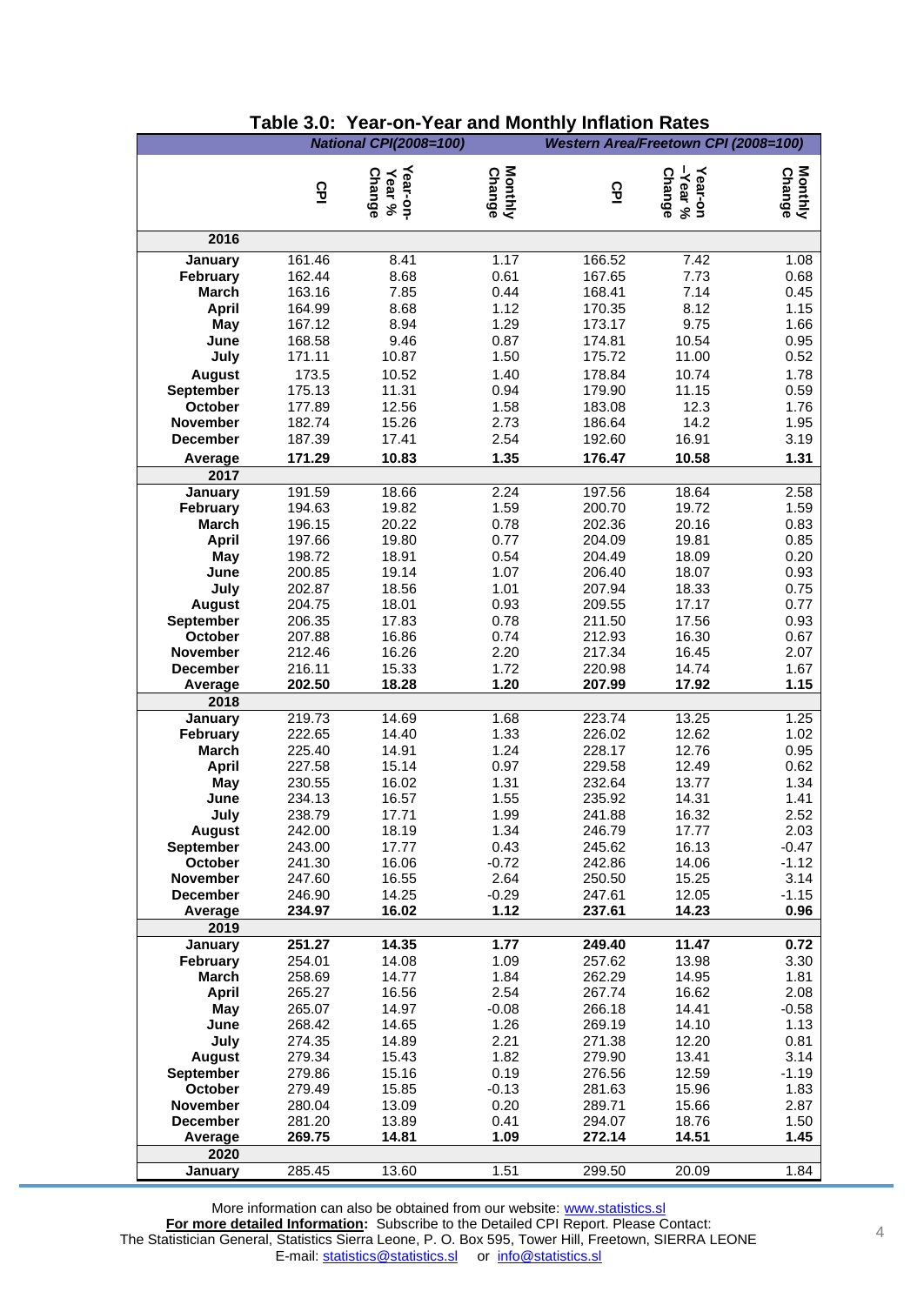# **Table 4.0: National Consumer Price Index by Main COICOP Groups (2008=100)**

|               | Food and Non-Alcoholic<br>Beverages | Tobacco and Narcotics<br>Alcoholic Beverages, | Clothing and Footwear | Electricity,<br>Housing, Water,<br><b>Other Fuels</b><br><b>Gasand</b> | Household Maintenance<br>Furniture, Household<br>Equipment and | Health | Transport | Communication | Recreation and Culture | Education | Restaurant and Hotels | <b>Miscellaneous Goods</b><br>and Services | All Items |
|---------------|-------------------------------------|-----------------------------------------------|-----------------------|------------------------------------------------------------------------|----------------------------------------------------------------|--------|-----------|---------------|------------------------|-----------|-----------------------|--------------------------------------------|-----------|
| Weight        | 41.86                               | 1.71                                          | 7.34                  | 13.7                                                                   | 5.86                                                           | 11.36  | 7.75      | 2.04          | 1.47                   | 2.88      | 0.92                  | 3.13                                       | 100       |
| <b>Jan-16</b> | 170.36                              | 152.47                                        | 169.99                | 145.74                                                                 | 177.58                                                         | 163.18 | 144.44    | 130.14        | 154.92                 | 126.34    | 153.31                | 152.88                                     | 161.46    |
| Feb-16        | 171.54                              | 152.62                                        | 171.01                | 146.41                                                                 | 178.05                                                         | 164.29 | 144.51    | 130.39        | 156.42                 | 126.97    | 157.65                | 153.68                                     | 162.44    |
| Mar-16        | 172.4                               | 153.87                                        | 171.48                | 146.79                                                                 | 178.88                                                         | 164.84 | 144.91    | 130.4         | 162.12                 | 127.06    | 158.59                | 154.42                                     | 163.16    |
| Apr-16        | 175.07                              | 154.98                                        | 173.33                | 147.2                                                                  | 179.71                                                         | 167.24 | 145.24    | 130.53        | 163.02                 | 127.91    | 159.73                | 155.48                                     | 164.99    |
| May-16        | 177.33                              | 157.43                                        | 177.21                | 147.75                                                                 | 182.84                                                         | 169.79 | 149.09    | 130.56        | 164.25                 | 128.18    | 159.44                | 157.01                                     | 167.12    |
| <b>Jun-16</b> | 179.4                               | 159.59                                        | 179.49                | 149.56                                                                 | 184.78                                                         | 168.89 | 149.79    | 132.34        | 165.5                  | 128.4     | 160.07                | 157.72                                     | 168.58    |
| <b>Jul-16</b> | 182.88                              | 160.87                                        | 183.52                | 150.46                                                                 | 187.58                                                         | 171.16 | 149.65    | 133.7         | 167.86                 | 129.21    | 161.13                | 159.48                                     | 171.11    |
| Aug-16        | 186.78                              | 162.19                                        | 185.77                | 151.09                                                                 | 192.19                                                         | 172.42 | 150.21    | 133.81        | 169.31                 | 129.38    | 161.47                | 159.52                                     | 173.5     |
| Sep-16        | 187.72                              | 164.38                                        | 187.75                | 152.38                                                                 | 193.4                                                          | 177.12 | 150.71    | 134.75        | 170.37                 | 133.23    | 162.07                | 160                                        | 175.13    |
| <b>Oct-16</b> | 190.45                              | 166.36                                        | 190.81                | 152.59                                                                 | 196.42                                                         | 181.38 | 151.95    | 135.41        | 174.46                 | 135.65    | 163.86                | 169.43                                     | 177.89    |
| <b>Nov-16</b> | 194.83                              | 171.07                                        | 198.03                | 160.05                                                                 | 202.6                                                          | 181.71 | 162.58    | 140.13        | 174.81                 | 136.54    | 170.53                | 176.28                                     | 182.74    |
| <b>Dec-16</b> | 200.23                              | 175.3                                         | 205.36                | 164.61                                                                 | 209.1                                                          | 182.92 | 165.11    | 145.55        | 176.87                 | 136.64    | 175.86                | 183.31                                     | 187.39    |
| <b>Jan-17</b> | 204.76                              | 181.11                                        | 216.4                 | 165.98                                                                 | 215.6                                                          | 183.42 | 173.05    | 148.89        | 180.22                 | 136.84    | 182.64                | 187.32                                     | 191.59    |
| Feb-17        | 208.42                              | 186.2                                         | 221.43                | 167.42                                                                 | 221.35                                                         | 185.87 | 173.85    | 150.43        | 180.65                 | 136.91    | 182.74                | 190.46                                     | 194.63    |
| <b>Mar-17</b> | 210.81                              | 190.78                                        | 221.69                | 167.97                                                                 | 222.42                                                         | 186.13 | 176.25    | 150.52        | 181.21                 | 137.08    | 184.93                | 191.65                                     | 196.15    |
| Apr-17        | 211.73                              | 192.07                                        | 224.05                | 168.43                                                                 | 226.5                                                          | 188.8  | 180.03    | 153.23        | 181.88                 | 137.21    | 186.93                | 193.3                                      | 197.66    |
| May-17        | 212.33                              | 193.55                                        | 227.95                | 168.96                                                                 | 226.53                                                         | 189.34 | 183.8     | 154.16        | 182.71                 | 137.22    | 189.74                | 195.38                                     | 198.72    |
| <b>Jun-17</b> | 214.56                              | 195.64                                        | 233.71                | 169.47                                                                 | 230.04                                                         | 191.33 | 184.16    | 156.1         | 185.35                 | 137.51    | 190.92                | 197.51                                     | 200.85    |
| <b>Jul-17</b> | 217.85                              | 197.43                                        | 234.78                | 169.8                                                                  | 231.65                                                         | 193    | 184.7     | 156.96        | 185.8                  | 137.65    | 192.15                | 199.62                                     | 202.87    |
| Aug-17        | 220.49                              | 202.41                                        | 235.42                | 170.01                                                                 | 234.36                                                         | 194.21 | 185.1     | 157.52        | 186.46                 | 138.55    | 195.97                | 203.91                                     | 204.75    |
| Sept-17       | 221.96                              | 204.02                                        | 237.81                | 170.27                                                                 | 237.6                                                          | 196.62 | 186.54    | 160.62        | 187.72                 | 138.85    | 199.6                 | 205.61                                     | 206.35    |
| Oct-17        | 223.88                              | 206.03                                        | 239.05                | 170.71                                                                 | 240.1                                                          | 197.87 | 187.36    | 161.93        | 190.35                 | 139.17    | 203.05                | 207.79                                     | 207.88    |
| <b>Nov-17</b> | 231.59                              | 209.96                                        | 242.24                | 172.65                                                                 | 242.46                                                         | 199.36 | 187.63    | 163.72        | 193.65                 | 141.25    | 205.38                | 212.08                                     | 212.46    |
| <b>Dec-17</b> | 236.14                              | 215.57                                        | 248.21                | 174.79                                                                 | 246.89                                                         | 201.37 | 188.95    | 164.78        | 196.29                 | 143.49    | 211.1                 | 214.87                                     | 216.11    |
| <b>Jan-18</b> | 240.61                              | 218.27                                        | 251.93                | 176.68                                                                 | 249.13                                                         | 205.92 | 190.98    | 165.94        | 198.83                 | 147.19    | 214.47                | 217.67                                     | 219.73    |
| Feb-18        | 243.6                               | 222.52                                        | 254.76                | 178.69                                                                 | 254.02                                                         | 209.47 | 191.54    | 170.77        | 201.11                 | 148.5     | 220.16                | 220.6                                      | 222.65    |
| <b>Mar-18</b> | 246.07                              | 226.68                                        | 257.38                | 180.06                                                                 | 260.28                                                         | 213.6  | 192.93    | 171.25        | 205.24                 | 150.83    | 225.93                | 224.25                                     | 225.4     |
| Apr-18        | 248.17                              | 229.31                                        | 258.64                | 181.16                                                                 | 262.12                                                         | 217.72 | 193.83    | 172.23        | 207.54                 | 152.61    | 230.49                | 228.49                                     | 227.58    |
| May-18        | 252.09                              | 232.24                                        | 262.07                | 183.59                                                                 | 263.81                                                         | 219.84 | 195.17    | 172.8         | 209.48                 | 153.13    | 234.05                | 231.32                                     | 230.55    |
| <b>Jun-18</b> | 256.72                              | 236.77                                        | 265.64                | 185.6                                                                  | 268.26                                                         | 223.15 | 196.28    | 173.87        | 211.05                 | 154.68    | 238.77                | 234.5                                      | 234.13    |
| <b>Jul-18</b> | 259.39                              | 240.41                                        | 267.99                | 197.69                                                                 | 274.18                                                         | 226.57 | 211.78    | 175.02        | 212.51                 | 155.74    | 244.95                | 235.47                                     | 238.79    |
| Aug-18        | 264.13                              | 243.64                                        | 274.6                 | 202.29                                                                 | 289.45                                                         | 224.45 | 215.98    | 144.21        | 212.73                 | 157.46    | 254.01                | 231.41                                     | 241.99    |
| Sep-18        | 266.47                              | 249.53                                        | 275.38                | 203.96                                                                 | 283.93                                                         | 226.97 | 219.94    | 146.47        | 219.42                 | 119.82    | 251.8                 | 240.5                                      | 243.02    |
| <b>Oct-18</b> | 262.55                              | 241.85                                        | 278.15                | 201.81                                                                 | 285.75                                                         | 228.72 | 220.56    | 147.15        | 217.34                 | 119.82    | 270.9                 | 232.25                                     | 241.26    |
| <b>Nov-18</b> | 270.26                              | 256.4                                         | 286.95                | 207.29                                                                 | 290.83                                                         | 232.6  | 223.78    | 148.09        | 222.5                  | 120.55    | 258.64                | 243.09                                     | 247.62    |
| Dec-18        | 266.29                              | 250.55                                        | 283.81                | 208.13                                                                 | 284.5                                                          | 246.04 | 229.18    | 144.51        | 215.92                 | 120.55    | 289.65                | 227.76                                     | 246.9     |